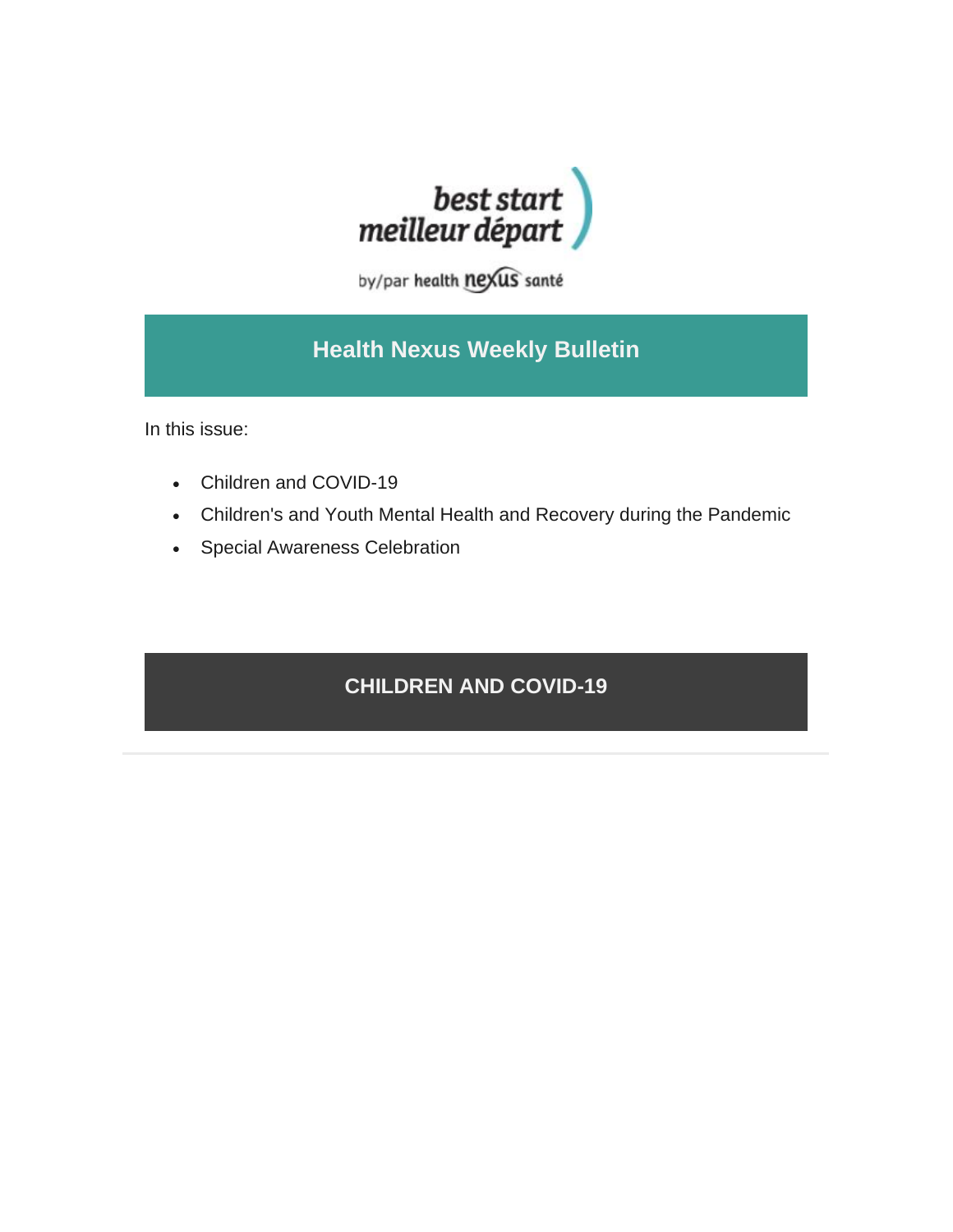

As children go back to school, many parents are worried about their kids' health and the possibility of contracting COVID-19 in the school environment.

To help parents and childcare providers better understand the relationships between children and COVID-19, below is the important resources and information which would be helpful:

• McMaster Children's Hospital has created a user-friendly video, which was shared by the Ontario Hospital Association, and reflected on the science supporting that "the risk to children from COVID-19 is comparable to that of the seasonal flu every year, and probably less than their annual risk from serious injury or death from the motorcycle crashes". Please watch the full "COVID-19 Risk to Children video" [here.](https://www.youtube.com/watch?v=Z8snNUwGBwk&feature=share&fbclid=IwAR3C7c8-Rc6GRaOKEPrEhd4wKemwQAr0setRzy-lu2xA62FFq3odf8dCvCE)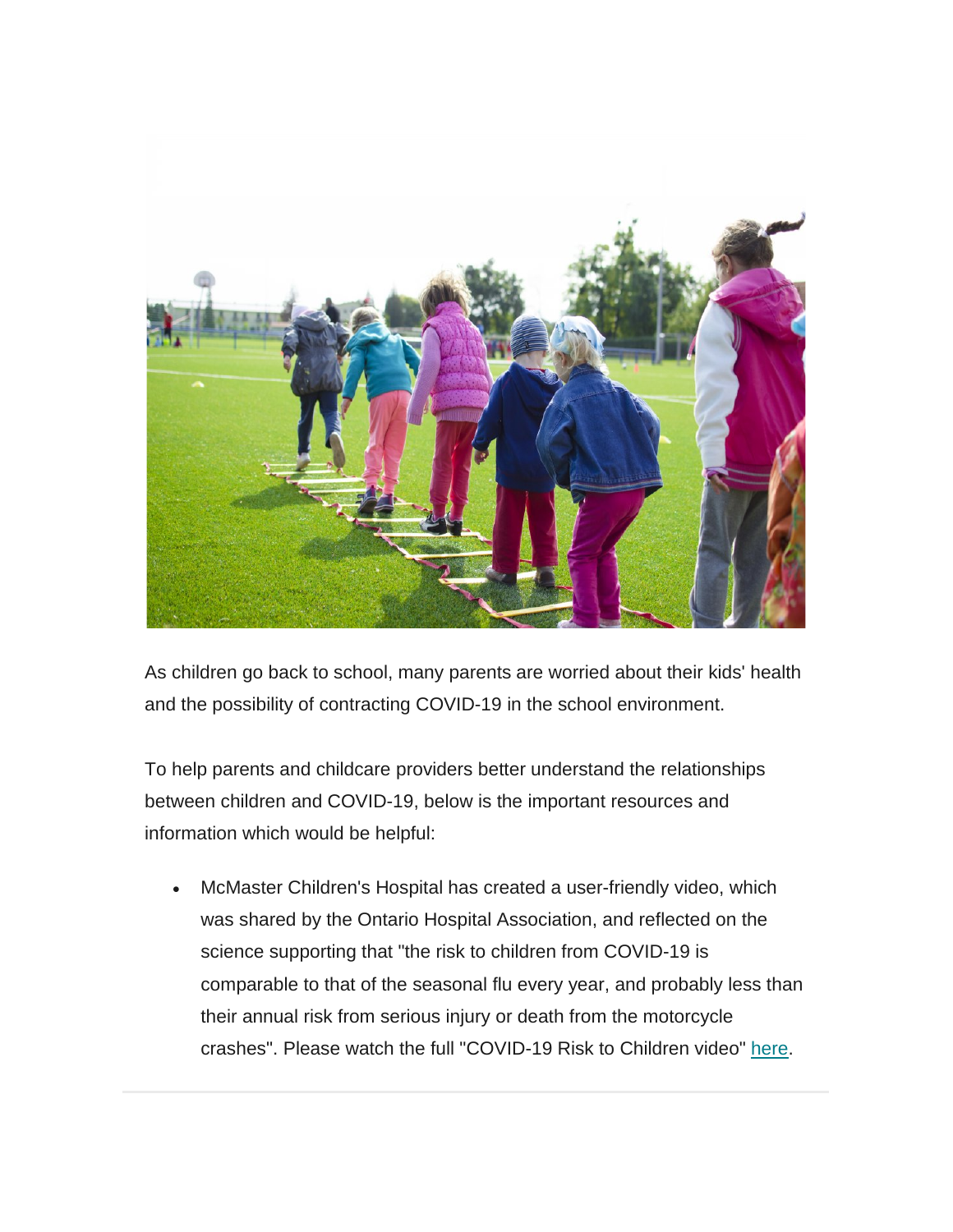- According to the latest cumulative Public Health Ontario weekly epidemiological summary report titled *[COVID-19 in Ontario: Focus on](https://www.publichealthontario.ca/-/media/documents/ncov/epi/covid-19-weekly-epi-summary-report.pdf?la=en)  [August 30, 2020 to September 5, 2020](https://www.publichealthontario.ca/-/media/documents/ncov/epi/covid-19-weekly-epi-summary-report.pdf?la=en)*, as of September 5th, 2020, children ages 0-19 years old have a cumulative death rate of 0.0 per 100,000 population.
- The pediatric COVID-19 statistics in Ontario reflect that of the overall picture in Canada. Health Canada latest cumulative *[COVID-19 Weekly](https://www.canada.ca/en/public-health/services/diseases/coronavirus-disease-covid-19/epidemiological-economic-research-data.html)  [Epidemiology Report](https://www.canada.ca/en/public-health/services/diseases/coronavirus-disease-covid-19/epidemiological-economic-research-data.html)* (covering the period of 30 August to 5 September 2020) states that less than 3% of patients hospitalized with COVID-19 are pediatric (<18 years), while the weekly number of pediatric patients (<18 years) hospitalized with COVID-19 have fluctuated slightly, it still has remained low throughout the pandemic. In the same report, Health Canada also notes that "since early May [2020], a steep decline in reported deaths has been observed, and the number of new deaths reported daily has remained low". To read the report, please go to *[this](https://www.canada.ca/en/public-health/services/diseases/coronavirus-disease-covid-19/epidemiological-economic-research-data.html)*  page and download [Detailed weekly epidemiological report \(PDF\).](https://www.canada.ca/content/dam/phac-aspc/documents/services/diseases/2019-novel-coronavirus-infection/surv-covid19-weekly-epi-update-20200915-eng.pdf)
- In its updated *[COVID-19: Guidance to School Reopening Plan](https://www.sickkids.ca/PDFs/About-SickKids/81407-COVID19-Recommendations-for-School-Reopening-SickKids.pdf)*, SickKids (in partnership with CHEO, Holland Bloorview Kids rehabilitation hospital, Kingston Health Science Centre, Children's Hospital London Health Science Centre, McMaster Children's Hospital, and Unity Health Toronto) has stated that: "multiple reports from around the world indicate that children and youth account for less than 5-10% of SARS-CoV-2 symptomatic infections", "there is also strong evidence that the majority of children and youth who become infected with SARS-CoV-2 are either asymptomatic or have only mild symptoms, such as cough, fever and sore throat" and while "severe acute disease requiring intensive care admission has been described in a small minority of paediatric cases, particularly among those with certain underlying medical conditions, but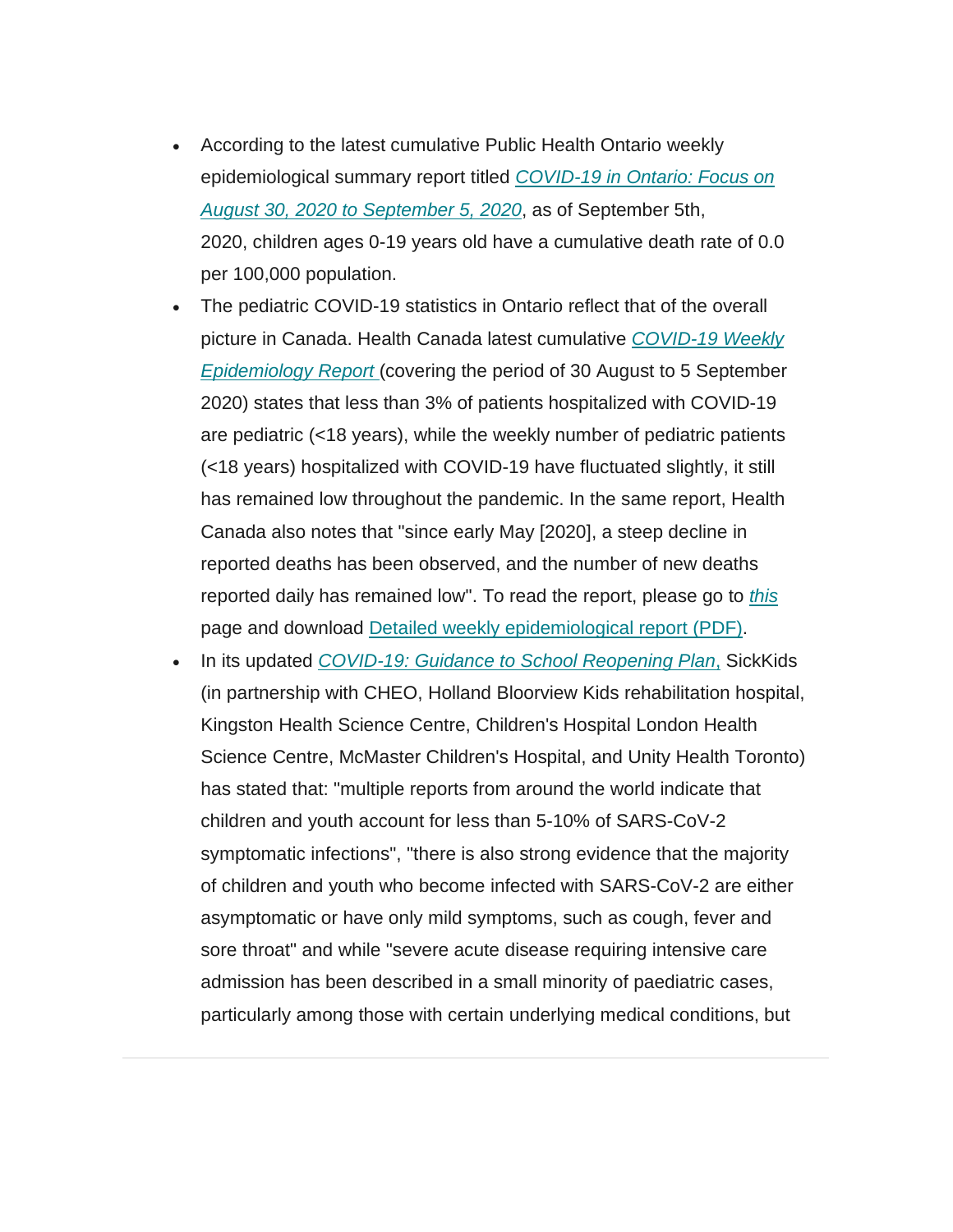the clinical course is much less severe than in adults, and deaths are extremely rare". To read the full report, please go *[here.](https://www.sickkids.ca/AboutSickKids/Newsroom/Past-News/2020/covid19-school-guidance.html)*

## **CHILDREN'S AND YOUTH MENTAL HEALTH AND RECOVERY DURING THE PANDEMIC**



In the report called **Potential Impact of COVID-19 on Children and Youth Mental [Health,](https://www.cymh.ca/en/projects/resources/covid-19/covid-19_pandemic_impacts_on_child_and_youth_mental_health.pdf) Ontario Centre of Excellence for Child and Youth Mental health has** mentioned that based on the recent Statistics Canada survey conducted between March 29 and April 3, 2020, women and young Canadians' selfperceived mental health has been impacted significantly, and only 42 percent of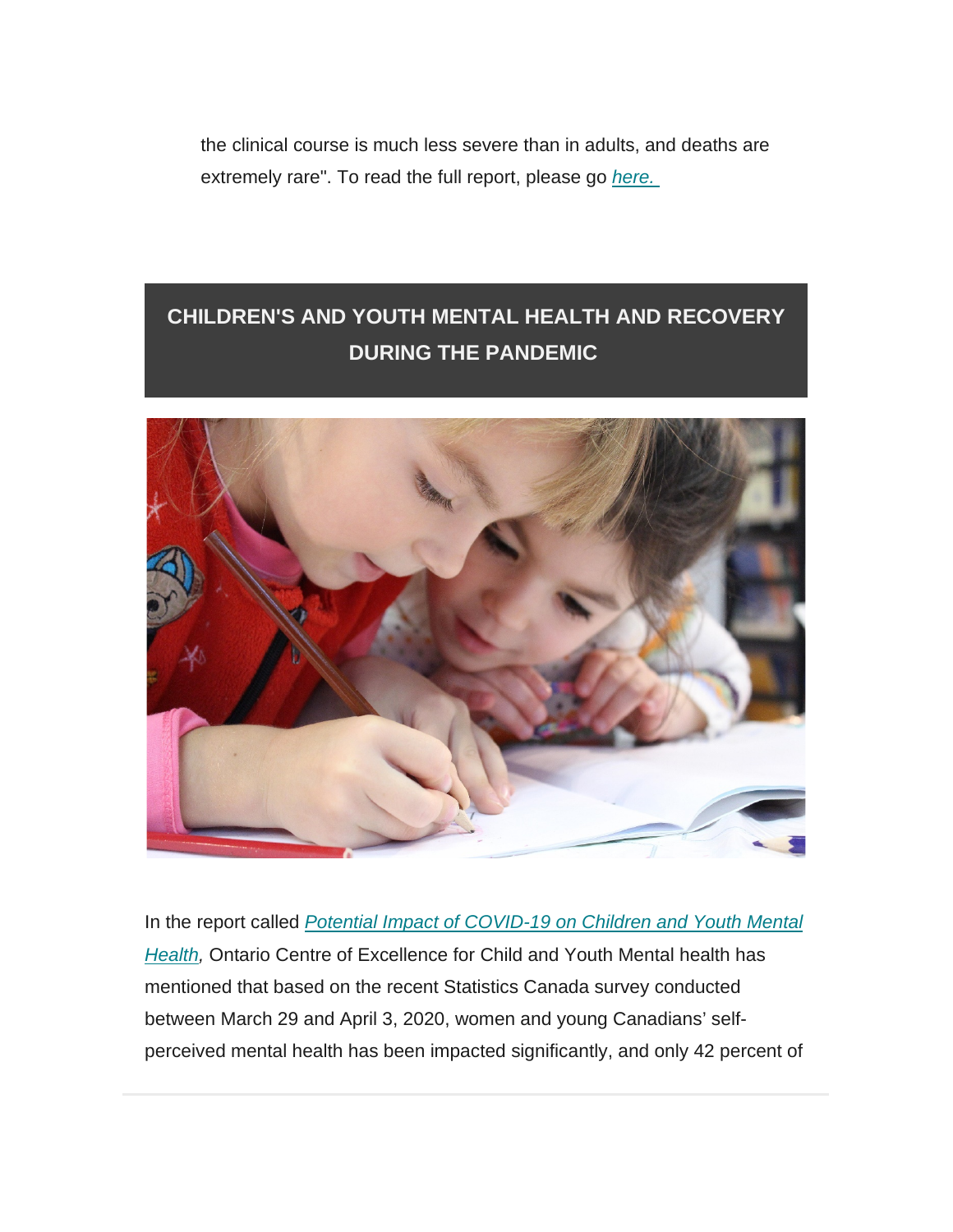young adults reported excellent or very good mental health during the pandemic compared to 62 percent in 2018.

Also, the Centre for Addictions and Mental Health (CAMH) conducted a survey of 622 young people (aged 14 to 27 years) between April 10 and 24, 2020 to better understand how the COVID-19 pandemic had affected their mental health. The data is currently being peer-reviewed, but the preliminary results showed that:

- Sixty-eight percent of those youth who had previously sought mental health supports cited mental health challenges during the pandemic compared to 40 percent of those who had not previously sought support.
- 30 percent of those who had previously sought support for mental health issues cited suicidal thoughts compared to eight percent of those who had not previously sought support.
- Half of the respondents with pre-existing mental health challenges reported challenges or disruptions in their access to mental health services and supports during the pandemic.

The report also identifies youth as a vulnerable population at a higher risk of experiencing poor mental health. To read the full report, go *[here.](https://www.cymh.ca/en/projects/resources/covid-19/covid-19_pandemic_impacts_on_child_and_youth_mental_health.pdf)*

For additional resources on how to support children and youth mental health, visit the centre's response resources to the COVID-19 pandemic *[here.](https://www.cymh.ca/en/projects/covid-19.aspx)*

Canadian Coalition for the Rights of Children has issued a *[Five-Step Plan for](http://rightsofchildren.ca/wp-content/uploads/2020/09/Children-Lead-Recovery-Throne-Speech-2020-1.pdf)  [Better Governance for Children Across Canada.](http://rightsofchildren.ca/wp-content/uploads/2020/09/Children-Lead-Recovery-Throne-Speech-2020-1.pdf)* The plan mentions that "there will be no recovery for Canada without a recovery for children. Our well-being now and in the future depends on creating conditions that allow all children to develop their full potential" and that "realizing children's rights to develop their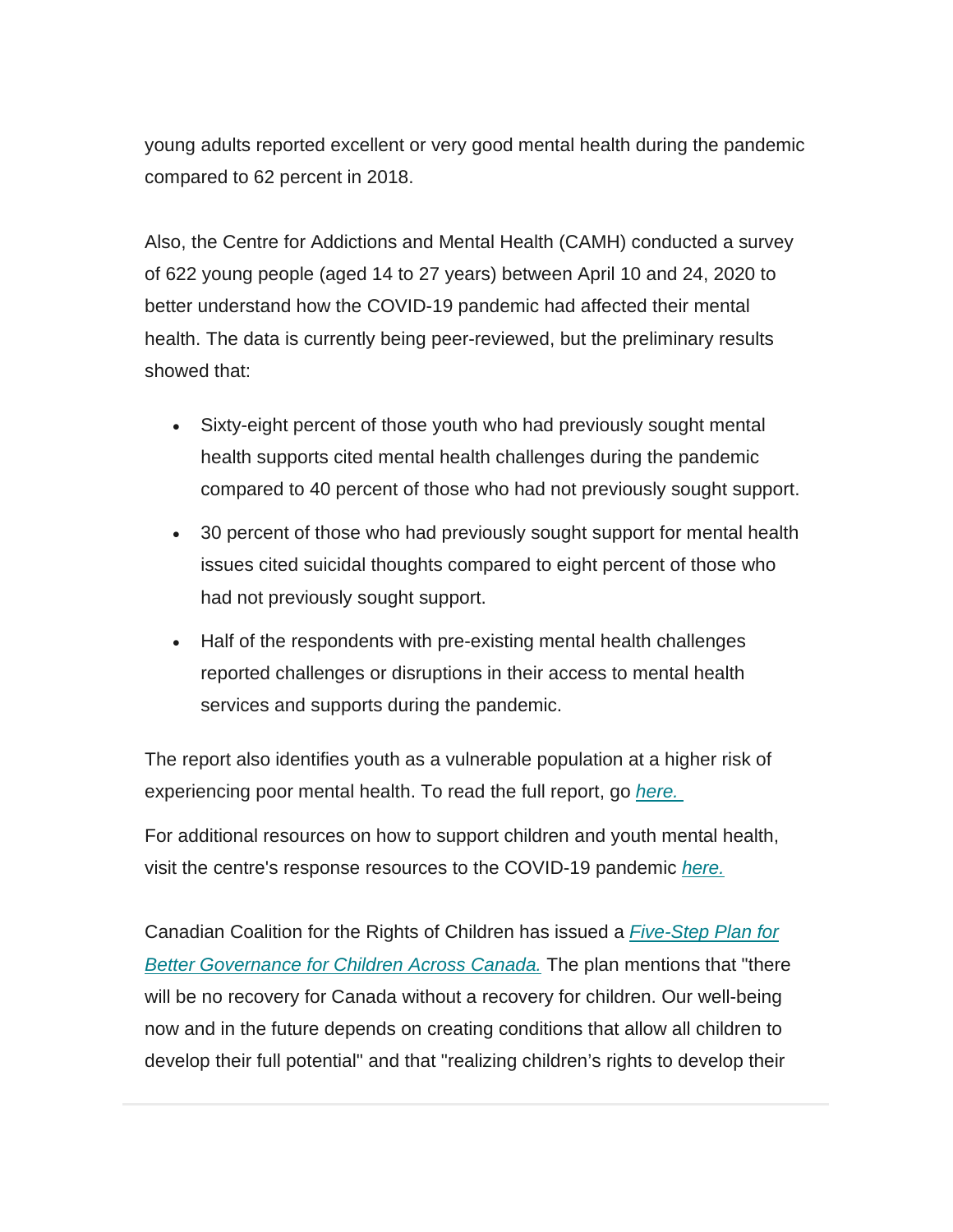potential and contribute to society is essential for recovery".

The Five Steps outlines in the document include:

- 1. Child-Centered Coherence: Council of Ministers for Children with Targets and Timelines.
- 2. Accountability that Shows the Best Interests of Children are Given Top Priority.
- 3. Deadline for Compliance on Actions to Fulfill the Rights of Indigenous Children.
- 4. Right to Healthy Environment: Youth Impacts Centered in Climate Change Policy.
- 5. Lower the Voting Age.

To access the details and read the full plan, please go *[here.](http://rightsofchildren.ca/wp-content/uploads/2020/09/Children-Lead-Recovery-Throne-Speech-2020-1.pdf)*

## **SPECIAL AWARENESS CELEBRATION**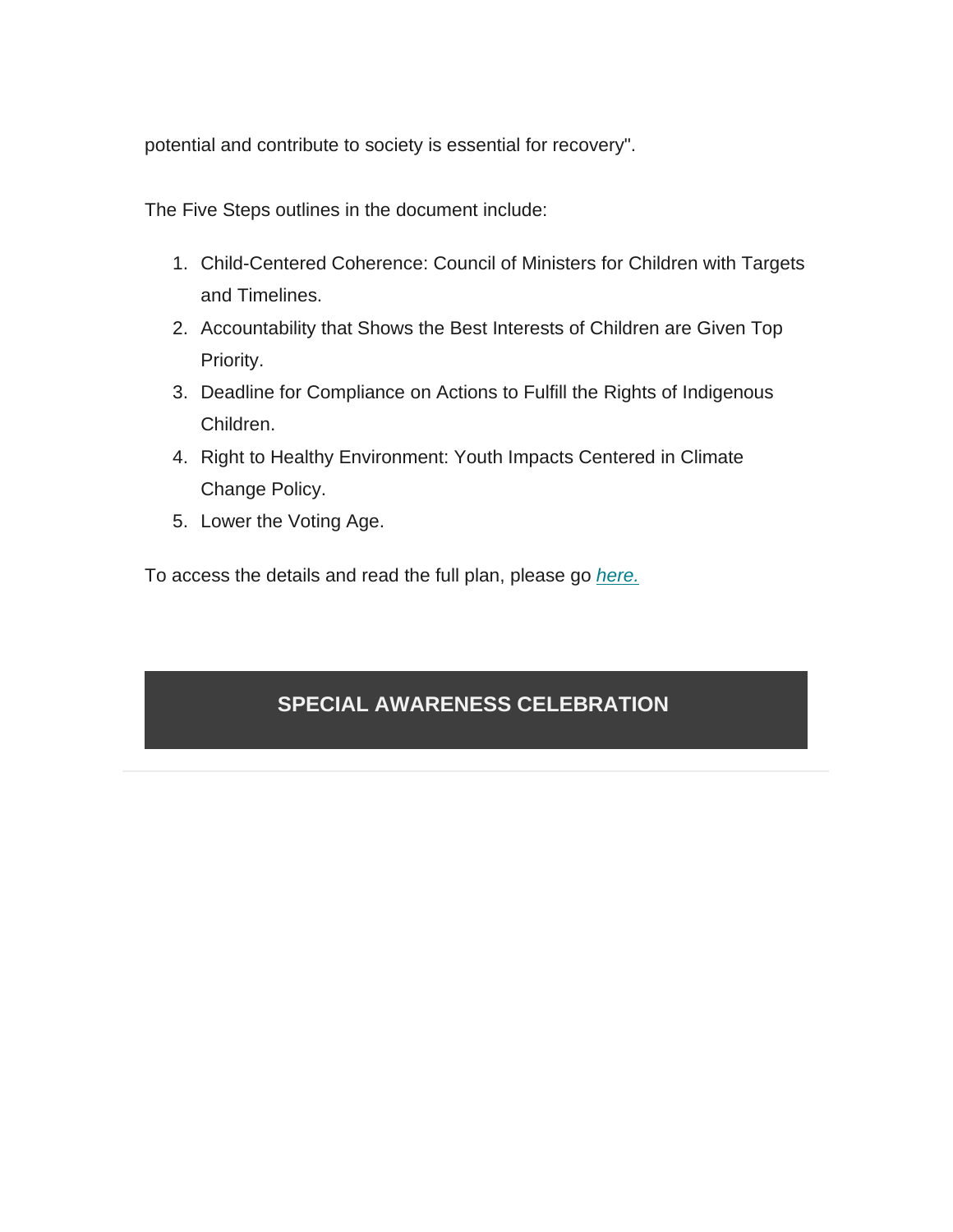

This September, Health Nexus would like to join Canada in celebrating **Big Brothers Big Sisters Month**.

As per Big Brothers Big Sisters Canada, "most children and families served by Big Brother Big Sister agencies in Canada are facing increased anxiety, stress, and are most likely to bear the heaviest burdens of trauma and economic hardship due to the pandemic. By having a mentor involved, mentored youth are 50% more likely to have a strong social network. Mentoring relationships protect against harmful effects and help young people heal. Big Brothers Big Sisters continues to provide life-changing mentoring services across our network and help build resilience among children".

To join the celebration and to find out more about Big Brothers Big Sisters work during the pandemic, please visit thier website